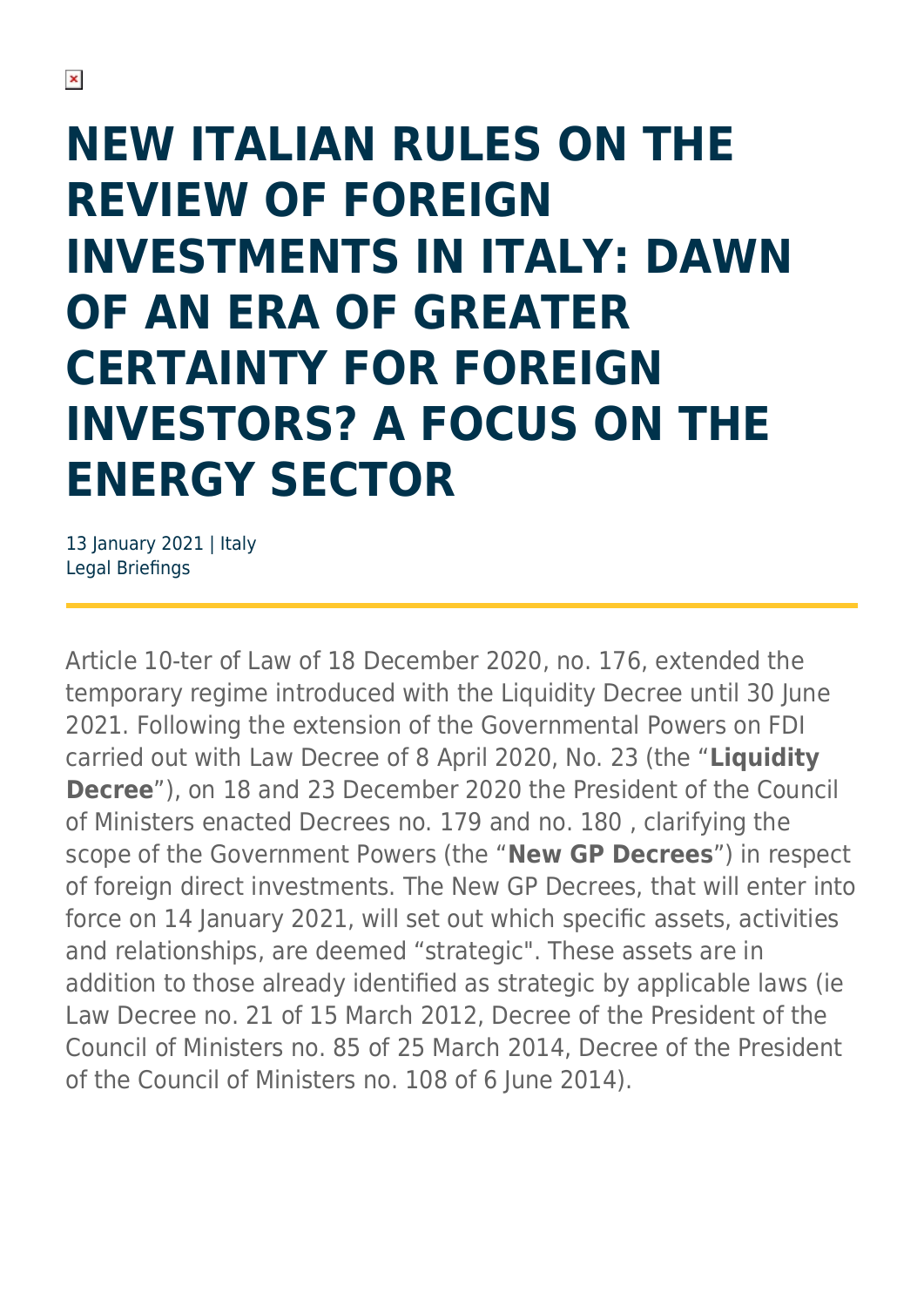Foreign investments in certain Italian strategic sectors are subject to the regime set out by Law Decree No. 21 of 15 March 2012, as subsequently amended in 2017 and 2019 (the "**Golden Power Decree**"). In particular, under the Golden Power Decree, certain transactions and corporate resolutions in the defence and national security sectors, as well as on networks, plants, assets and contractual relationships deemed strategic for the national interest in other sectors (ie communications, energy, transport and high-tech sectors) (collectively, the "**Strategic Sectors**") must be notified to the Italian Government. The Italian Government can then request information, impose specific rules or conditions or, under certain circumstances, exercise a veto in relation to the relevant transaction or corporate resolution (the "**Government Powers**").

In order to face the impact on the Italian economy of the COVID-19 pandemic, under the Liquidity Decree the Government powers of intervention in respect of foreign investments have been extended to certain strategic sectors (which include, inter alia: financial services, infrastructures and critical technologies, energy, transport, water and health, food security, access to sensitive information and personal data, artificial intelligence, robotics, semiconductors, cybersecurity, nanotechnology and biotechnology, collectively, the "**New Strategic Sectors**").

Further amendments introduced by the Liquidity Decree include:

extension to EU persons of the duty to notify to the Government any acquisition of a controlling interest in any company holding assets in a Strategic Sector or in the New Strategic Sector;

introduction of a duty to notify to the Government also acquisitions, by any non-EU person, of interests representing more than 10% of the shareholding in any companies owing assets in a Strategic Sector or in a New Strategic Sector if the acquisition value exceeds Euro 1 million, or acquisitions leading to a surpassing of each 15%, 20%, 25% and 50% thresholds;

extension of the duty of notification to Consob (the Italian Financial Markets Authority) to all companies having a broad shareholder base, regardless of the relevant marked capitalisation, in case of 'major holdings' acquisition. In addition, Consob may introduce a duty of notification also in case of acquisition of an interest equal or above the current 5% threshold.

In case of breach of the obligation of prior notification, the Government can exercise its powers under the Golden Power Decree ex officio.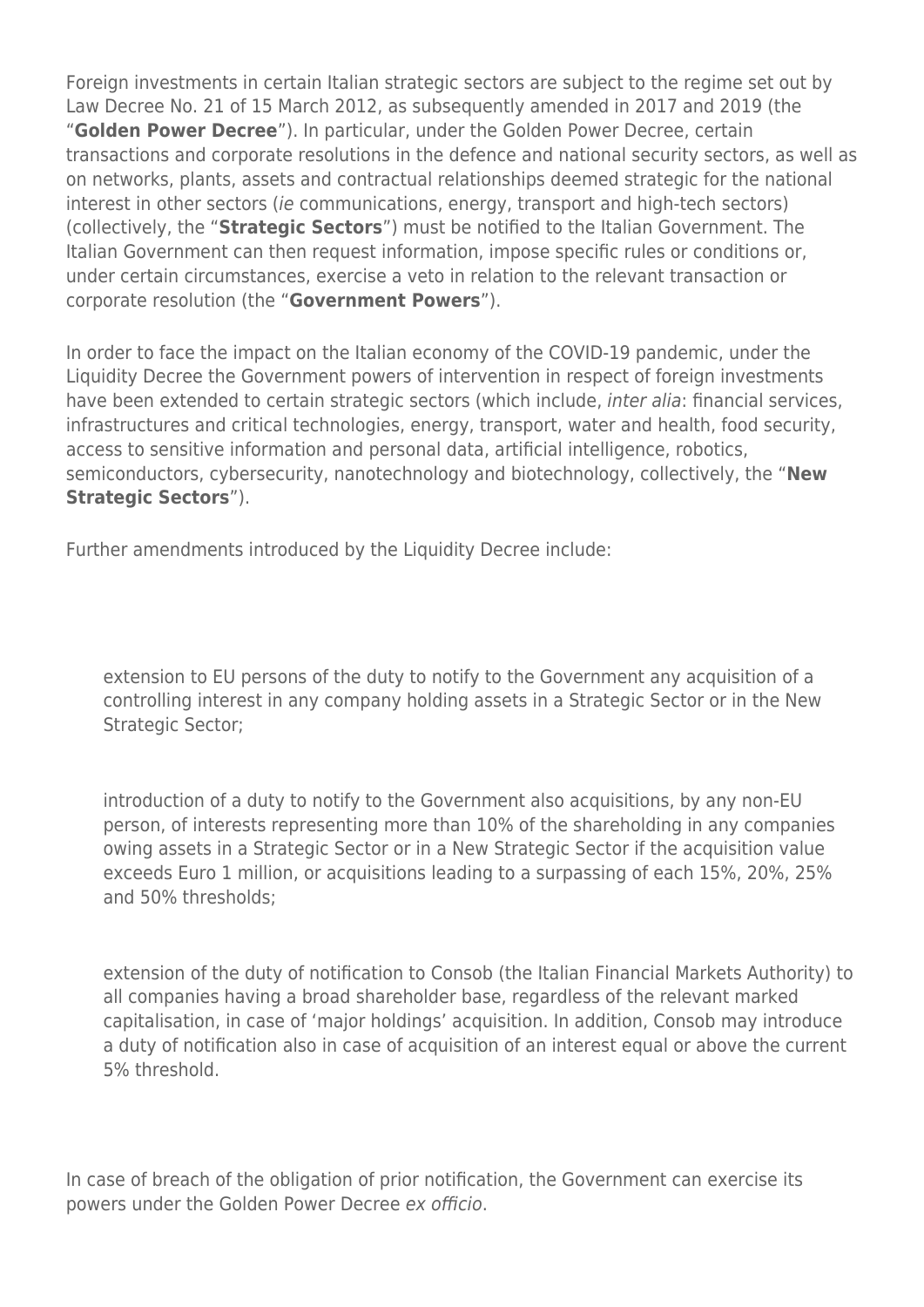With respect to the energy sector, by virtue of the general reference to Article 4(1), letters a) and c) of the EU Regulation 2019/452, the Liquidity Decree seemed, prima facie, to extend the foreign direct investments regime to all energy infrastructures, real estate assets essential for the use of these infrastructures, and energy supply (generation, wholesale supply, etc.). As a consequence, the Italian Government's power of intervention was, at least in theory, extended to all stages of the supply chain. Due to the width of the definitions and the absence of further guidance, investors had to assess carefully whether a transaction would have fallen within the scope of the Italian FDI regime and how to contractually address the relevant timing and risks.

The New GP Decrees clarify the scope of the Government Powers, by restricting it only to certain assets and activities within the New Strategic Sectors.

Notably, as regards the energy sector, the foreign investment regime applies to the following energy networks of national interest, and in related contractual relationships under Article 3 of Decree of the President of the Council of Ministers of 18 December 2020, no. 179:

"critical" infrastructures (ie those essential to the health, safety and economic and social well-being of the population) in which fuels, nuclear materials or radioactive waste are stored, as well as the technologies and infrastructures for the processing, management and transport of those fuels, nuclear materials or radioactive waste;

buildings essential for the use of the above critical infrastructures;

coastal deposits of crude oil and oil products with a capacity of one hundred thousand or more cubic meters used for the domestic market, LNG storage capacity infrastructures equal to or greater than 10 thousand cubic metres, import pipelines and oil pipelines for intercontinental airports' supply;

"critical" technologies (ie those essential the health, safety and economic and social well-being of the population), including platforms, for the management of natural gas wholesale markets and electricity; and

economic activities of strategic importance carried out in the energy sector by undertakings with an annual net turnover of no less than Euro three hundred million and an average annual number of employees of at least two hundred and fifty.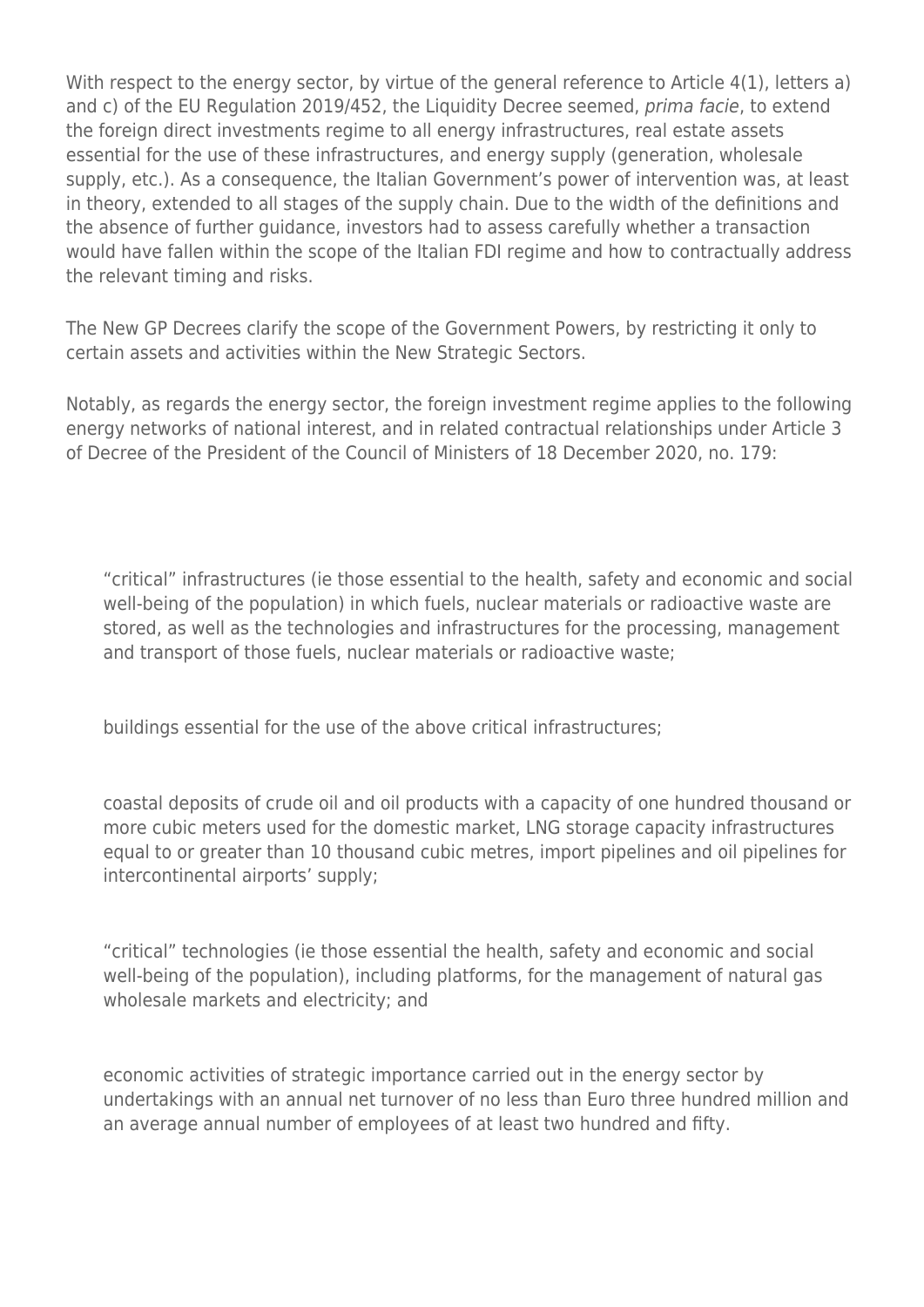The assets mentioned above are in addition to the following ones, which are already listed under Ministerial Decree No. 85 of 25 March 2014, now replaced by Article 1 of President of the Council of Ministers of 23 December 2020, no. 180:

national natural gas transmission network, related compression stations and dispatching centres, as well as gas storage facilities;

infrastructures for the supply of electricity and natural gas from other States, including onshore and offshore LNG regasification facilities;

national electricity transmission grid and relevant control and dispatching facilities; and

management activities related to the use of the networks and above mentioned infrastructures.

Besides, the New GP Decree clarifies that Governmental Powers are excluded (but notification has, nonetheless, to be carried out):

- a. if the safeguard of security and public order, including protection of the essential interests of the State in safeguarding the security and operation of networks and installations and of the continuity of supplies, is adequately guaranteed by specific sector regulations, including those stemming from a concession; and
- b. for the following intra-group transactions: mergers, demergers, acquisitions or transfers of shares, transfer of the company's headquarters in a country not belonging to the European Union, change of the company's purpose, winding up of the Company, amendments to the by-laws clauses adopted under Article 2351, paragraph 3 of the Italian Civil Code (ie providing for a limit of the voting rights in relation to the number of shares held by the same person) or pursuant to Article 3 paragraph 1 of Law Decree 332/1994 (pursuant to which companies operating in defence, transport, telecommunications, energy, and other public services and banks and the insurance undertakings, directly or indirectly controlled by the State, or by public authorities, including local and regional and economic authorities, may introduce a limit to the share ownership), creation or transfer of property rights or intangible assets, adoption of restrictions affecting the use, including by reason of its subjection of the company to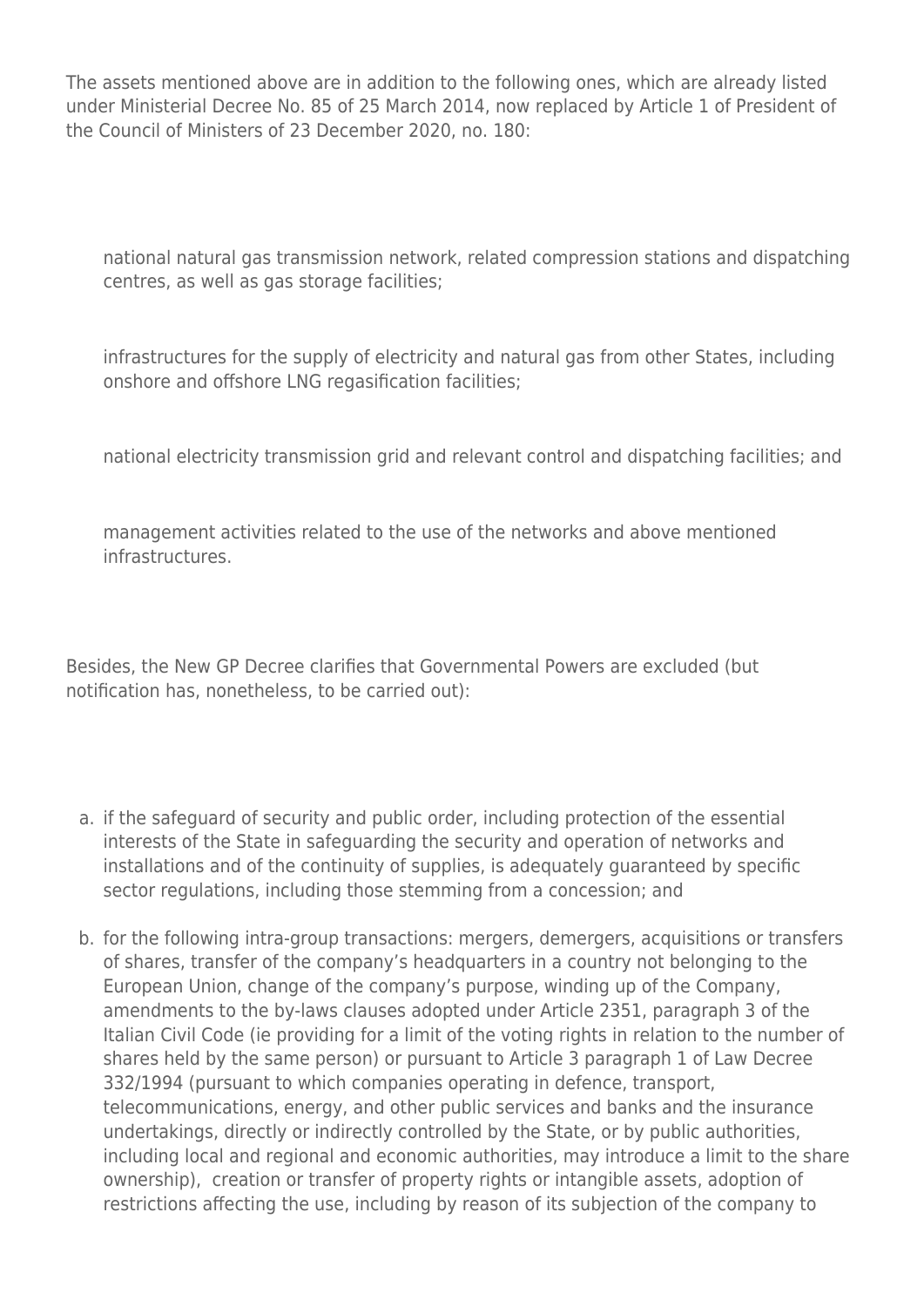insolvency proceedings.

These exclusions do not apply if the relevant transaction may lead to a prejudice to the continuity of supply or a danger to security and public order. However, the practical implementation of this exclusion may be problematic due to an unclear and somehow contradictory provisions.

In addition, the other measures introduced by the Liquidity Decree have been extended, by virtue of Article 10-ter of Law of 18 December 2020, no. 176, until 30 June 2021. In particular, until that date, acquisitions of controlling interests by EU investors and acquisition by any non-EU entity of an interest equal or higher than 10% of the voting rights, as well as any subsequent acquisition exceeding 15%, 20%, 25% and 50% (provided that the investment value exceeds Euro 1 million) will be subject to notification duties.

The uncertainty stemming from the width of sectors involved has now been significantly reduced by virtue of these recent measures. However the text of the New GP Decrees still leaves a certain degree of uncertainty: in this respect, only the future application practice will provide guidance.